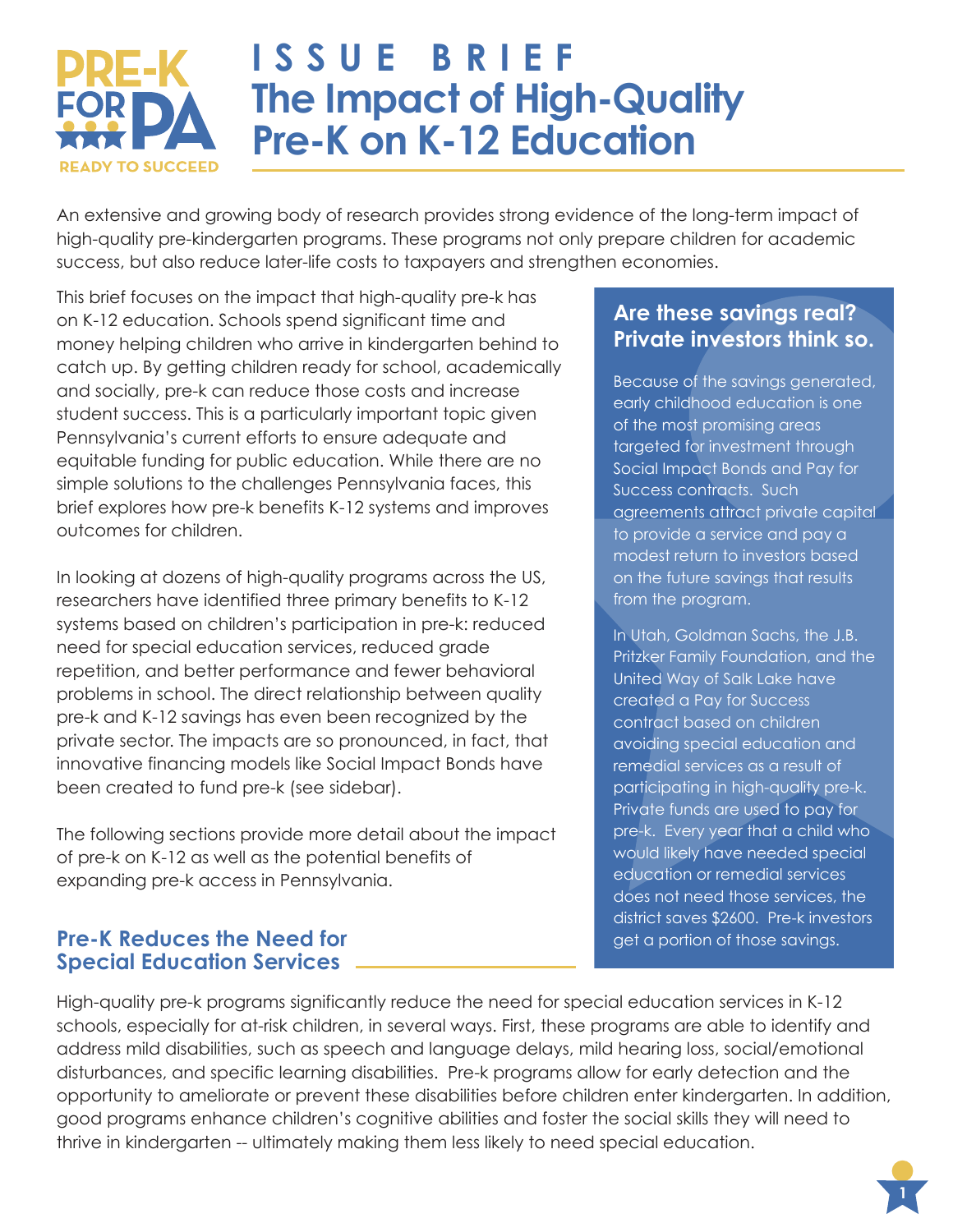

## **ISSUE BRIEF The Impact of High-Quality Pre-K on K-12 Education**



Research on three seminal high-quality early education programs – the Perry Preschool Program, the Abecedarian Project, and Chicago Child-Parent Centers - found that these programs cut special education placements by 40 to 48 percent.<sup>1</sup> However, because these programs are considered "gold-standard" in early education, questions have been raised about whether large-scale public programs produce similar, significant effects. Research on a number of state programs indicates that the answer is yes:

- Children who participated in Louisiana's LA-4 pre-k program were as much as 49 percent less likely to be placed in special education through second grade compared with their peers who did not participate in the program.<sup>2</sup>
- New Jersey's public pre-k program decreased special education placements by 31 percent through fifth grade.<sup>3</sup>
- In Pennsylvania, analysis done by the Pittsburgh Public Schools found that the early intervention services provided in pre-k eliminated the need for special education services in kindergarten for 42 percent of children. The district estimated that this reduction saved the district \$570,000.<sup>4</sup>

### **Pre-K Reduces Grade Repetition**

Children who attend high-quality pre-k programs develop the skills they need to be school-ready, which makes them less likely to repeat a grade during their K-12 careers. Analysis of state pre-k programs around the US showed that the likelihood that children who attended high-quality public programs would repeat a grade was reduced by as much as 33 percent through eighth grade.<sup>5</sup> Specific examples include:



- Compared with children who did not participate, those who attended the Michigan School Readiness Program were 33 percent less likely to repeat a grade through eighth grade.<sup>6</sup>
- Participation in New Jersey's two-year pre-k program reduced the likelihood of grade repetition by 40 percent through fifth grade.<sup>7</sup>
- The Pittsburgh Public School district found that, between 2006-2011, only one percent of students who participated in their early childhood program were held back in kindergarten, compared with 3-7 percent district-wide.

#### **Pre-K Improves School Climate and Student Outcomes**

Research on pre-k programs across the US has also found that high-quality programs improve children's test scores in later grades as well as their behavior, creating a better school environment that benefits all children. As the share of children attending pre-k rises in a school, the school experiences lower levels of violence, higher levels of teacher satisfaction and reduced teacher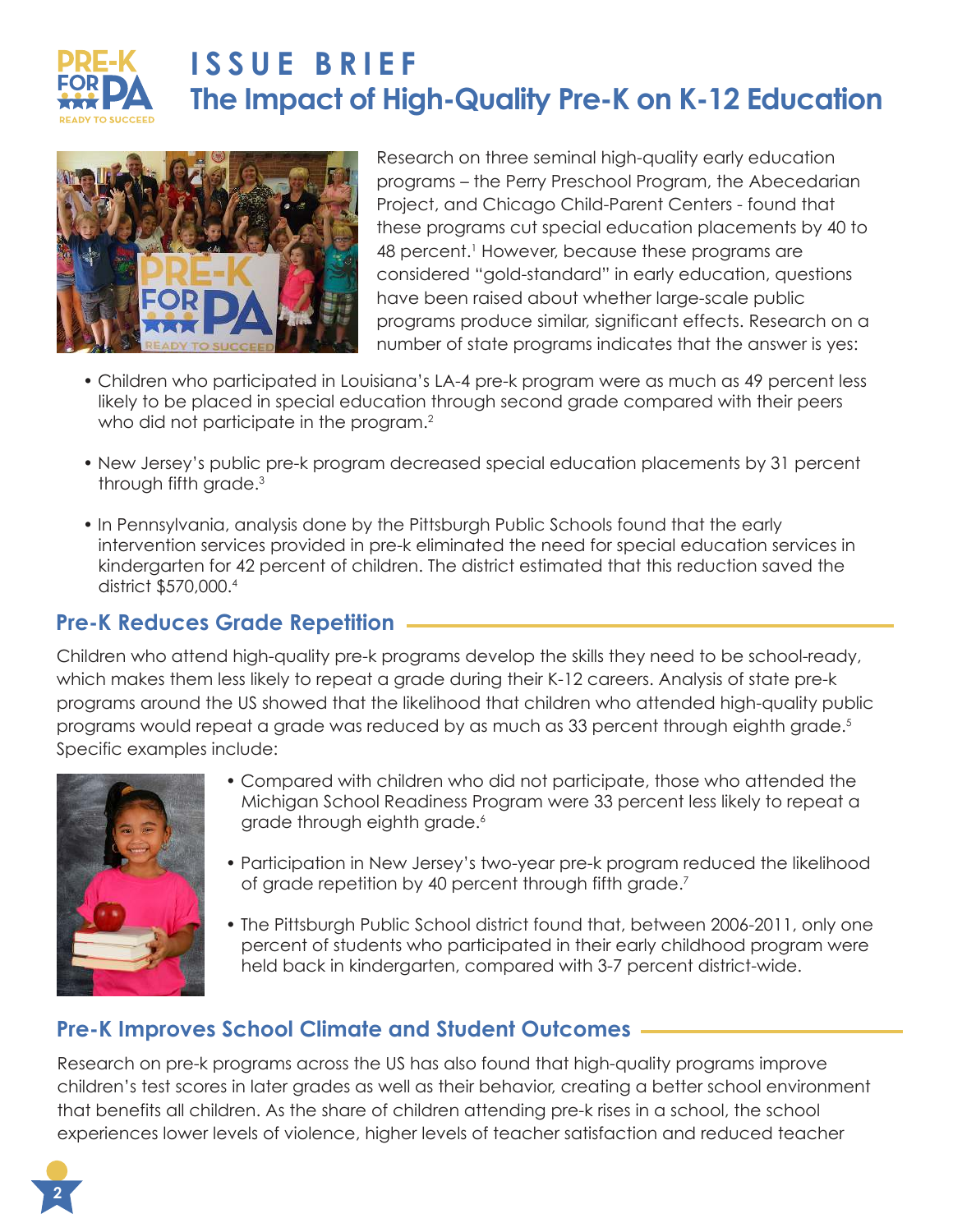

turnover and absenteeism.<sup>8</sup> In addition to improving school climate and student learning, decreases in teacher turnover and absenteeism save districts money. Specific examples of improved performance and behavior include:

- In Michigan, children who went to pre-k performed better than their peers without pre-k on 4th grade math and literacy tests.
- In New Jersey, pre-k participation increased children's achievement in language arts and literacy, math, and science through 5th grade.<sup>9</sup>



• Children who attended the Tulsa Pre-K Program had lower levels of timidity and higher levels of attentiveness in the classroom compared to young children without pre-k.

#### **The Potential for Savings in Pennsylvania**

Pennsylvania is well positioned to reap additional benefits by expanding its existing high-quality public pre-k programs. Children are currently served through federal Head Start and other state programs -- including Pre-K Counts, which provides high-quality pre-k to at-risk 3- and 4-year-olds.<sup>10</sup>

We know these programs are effective. Independent, rigorous research has found that children who participate in Pre-K Counts are better prepared for school and less likely to need special education services. Annual evaluations consistently find that more than 90 percent of participants show age-appropriate or emerging age-appropriate proficiency in literacy, numeracy, and social skills after participating.<sup>11</sup> In addition, a 2009 study looked at more than 10,000 children who participated in Pre-K Counts and found the following:

- Upon entering the program, 21 percent of children were classified as developmentally delayed and qualified for early intervention services. After attending Pre-K Counts, just 8 percent were still classified as developmentally delayed.
- ï Children with serious problems in social and self-control behaviors upon entering Pre-K Counts had significant gains in age-appropriate skills and behaviors after participation.
- Children across all classifications typical, at-risk, and delayed showed actual development that exceeded standard expectations during participation in the program.<sup>12</sup>

In Pennsylvania, more than 260,000 (or 15 percent) of children in grades K-12 receive special education services,<sup>13</sup> at a cost more than \$3 billion. The vast majority of these expenses are shouldered by the state (around 25 percent) and local school districts (around 65 percent), while the federal government covers less than 10 percent.<sup>14</sup> Expanded pre-k access offers a proven way of reducing the number of children requiring these services, and therefore, the total cost to Pennsylvania and local school districts.

A study published by the Pennsylvania Department of Education in 2006 looked at the impact pre-k programs for 4-year-olds would have on special education services. It found that special education expenses would be cut by 8 to 12 percent. Based on the current special education